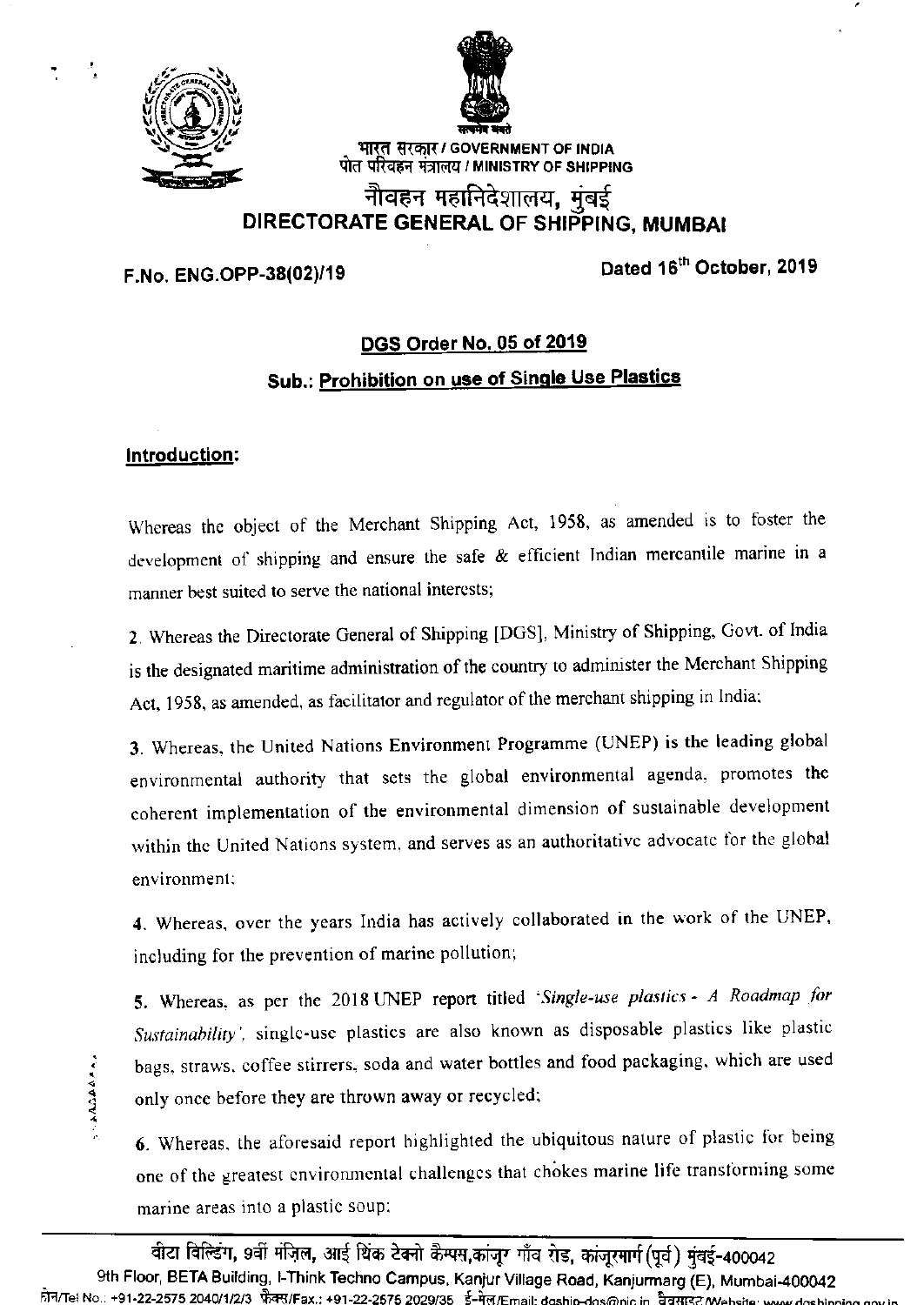7. According to International Clean-up Report, 2017, the most common finds during international coastal clean-ups are, in order of magnitude, cigarette butts, plastic beverage bottles, plastic bottle caps, food wrappers, plastic grocery bags, plastic lids, staws and stirrers, glass beverage bottles, other kinds of plastic bags, and foam take-away containers. Single-use plastics took most of the spots in this list of top ten.

8. Whereas, as per the 2018 UNEP report, Single-use plastics - A Roadmap for Sustainability: "Plastic pollution is a defining challenge of our times....Single-use throw away plastics are the biggest contributor every year, millions of plastic bags end up in the environment, thus polluting soil, water bodies, rivers oceans."

9. Whereas, according to International Maritime Organization, Marine litter presents a huge problem in our oceans, with some scientists warning that, by 2050, the quantity of plastics in the oceans will outweigh fish.

10. Whereas prohibition of discharging plastic at sea is not alien to maritime regulatory frameworks.

11. Whereas anecdotal accounts suggest the prevalence of wilful dumping of litter (plastic bottles, bags etc.) overboard by seafarers and that the lack of proper education and management has lead the seafarers to inevitably use single-use plastic products and discard them in a non-responsible manner;

12. Whereas, to avoid such practices IMO adopted Resolution MEPC.295(71)/2017: Guidelines for the implementation of MARPOL ANNEX V on 7<sup>th</sup> July 2017.

13. Whereas during the lndependence Day speech on Aug. 15,2019, Hon'ble Prime Minister had urged people and government agencies to "take the first big step" on October 2, 2019 towards freeing India of single-use plastic.

14. Whereas in-line with the Hon'ble Prime Minister's call to the people and the govemment agencies, the Director General of Shipping decided to examine the issue of prohibiting the usage of single-use plastics on Indian ships and foreign ships while such ships are in Indian waters.

15. Whereas, a stakeholders meeting was convened at Directorate on 29<sup>th</sup> August 2019 under the chairmanship of Director General of Shipping and Additional Secretary to Govt. of India. The meeting was attended by representatives of Indian National Ship Owner Association, Indian Coastal Shipping Association and Recognized Organizations.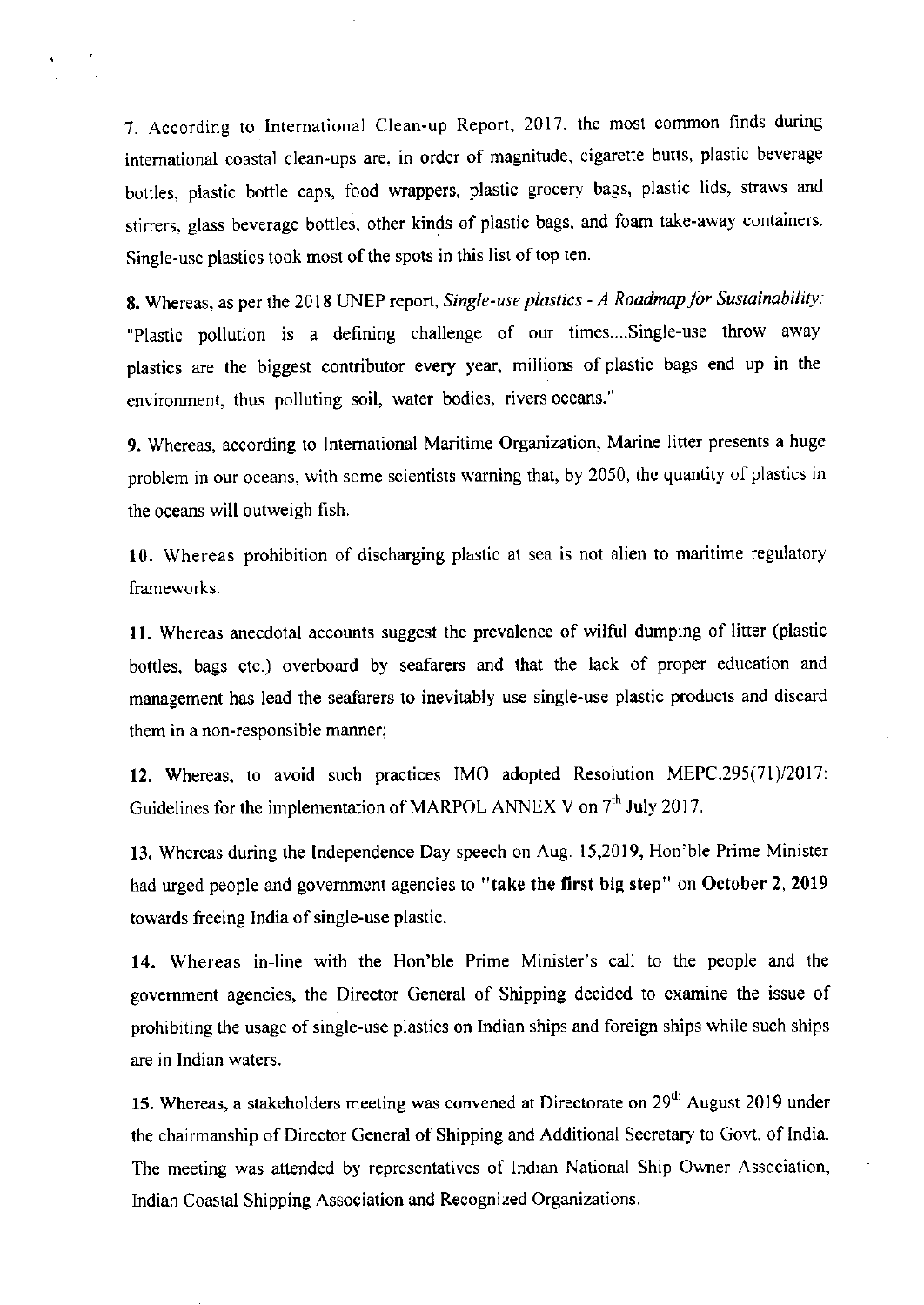16. Whereas in the said meeting it was decided that with effect from 2<sup>nd</sup> October 2019 all possible efforts will be made by the Indian shipping to contribute towards achieving the goal ofmaking India and lndian waters free from Single use plastic.

17, Now therefore, in Iarger public interest a ban is imposed on single use plastic on lndian ships and foreign ships while in Indian waters, as per terms and conditions mentioned under succeeding paragraphs.

#### 18. Applicability of ban:

18.1. All Ships which are deemed to be Indian Ships under Merchant Shipping Act, 1958.

18.2. Foreign ships in any port or place in lndia.

#### 19. Prohibitions:

#### 19.1. Items prohibited w.e.f. 01.01.2020:

Following Single use plastics are prohibited to be used on board lndian ships and foreign ships when such ships are at a port or place in India with effect from  $1<sup>st</sup>$ Janusry 2020:

- l9.l.1. Bags, trays, containers, food packaging fllm;
- 19.1.2. Milk bottles, freezer bags, shampoo bottles, ice cream containers;
- 19.1.3. Bottles for water ard other drinks, dispensing containers for cleaning fluids, biscuit trays;
- 19.1.4. Hot drink cups, insulated food packaging, protective packaging for fragile items:
- 19.1.5. Microwave dishes. ice cream tubs, potato chip bags, bottlc caps:

#### 19.2. ltems prohibited with Impnediate effect

19.2.1. Cutlery. plates and cups;

- 19.2.2.Up-to 10 litres bottles for water and other drinks;
- 19.2.3. Garbage and shopping bags, ard
- 19.2.4. Dispensing containers for cleaning fluids which are less than 10 litres volume.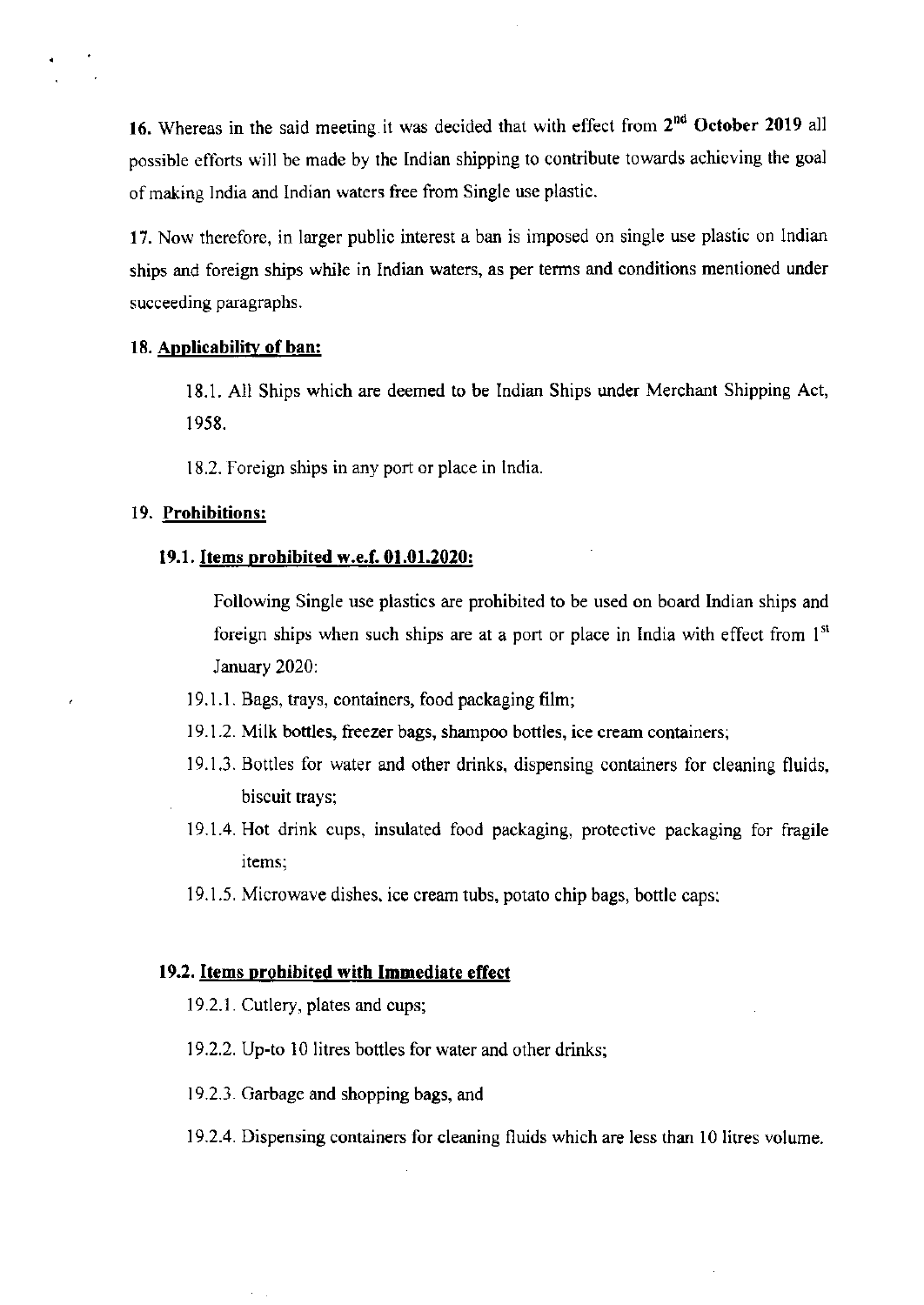#### 20. Enforcement:

20.I.AII Recognized Organizations are here by directed to ensure during surveys, inspection and audits of Indian ships that:

20.l.l.Single use plastics are not found used/stored on board any Indian ship. A Memo to the same effect to be inserted in the Survey status of ships.

20.2 Administration Surveyors while conducting Flag State Inspection/Audit/Survey of tndian ships to vcrify that Singlc use plastics are neither used and nor available on Indian ships. In case of non-compliance, a deficiency raised to be rectified prior departue under Code 99103 (Other MARPOL Operational). lf same deficiency is repeated during next inspection, it may be taken as a clear ground for detention under ISM Code.

20.3. Admlnistration Surveyors while carrying out Port State Inspection of foreign flag vessels to ensure that Single use plastics are not in use and are kept locked in a store during their stay in Indian ports and on their passage through the territorial waters of India. A foreign ships intending to enter an Indian port (as defined in Article l1 of TNCLOS), is required to make a log entry identirying rhe "Single Use Plastic Items" on board the ship and stating the time, latitude and longitude "when" along with the location of the store where these items are stored prior entering Indian territorial waters. Further no single use plastic items to be discharged to port reception facility at an Indian port; same to be verified during Port State Inspections.

20.4. No detention of foreign ships to be enforced. In case it is found necessary, after uploading all other deficiencies on IOCIS website. a handwritten deficiency in rhe printed PSC Form 'B' to be rectified prior departure may be issued; however. no such deficiency to be uploaded on IOCIS.

- $21.$ The foregoing measures have been put in place to ensure safe, secure, environmentally sound, sustainable shipping and in public interest.
- 22. This order shall come into force with immediare effect.

Amilatich Ingration

Director General of Shipping & Additional Secretary to the Gol.